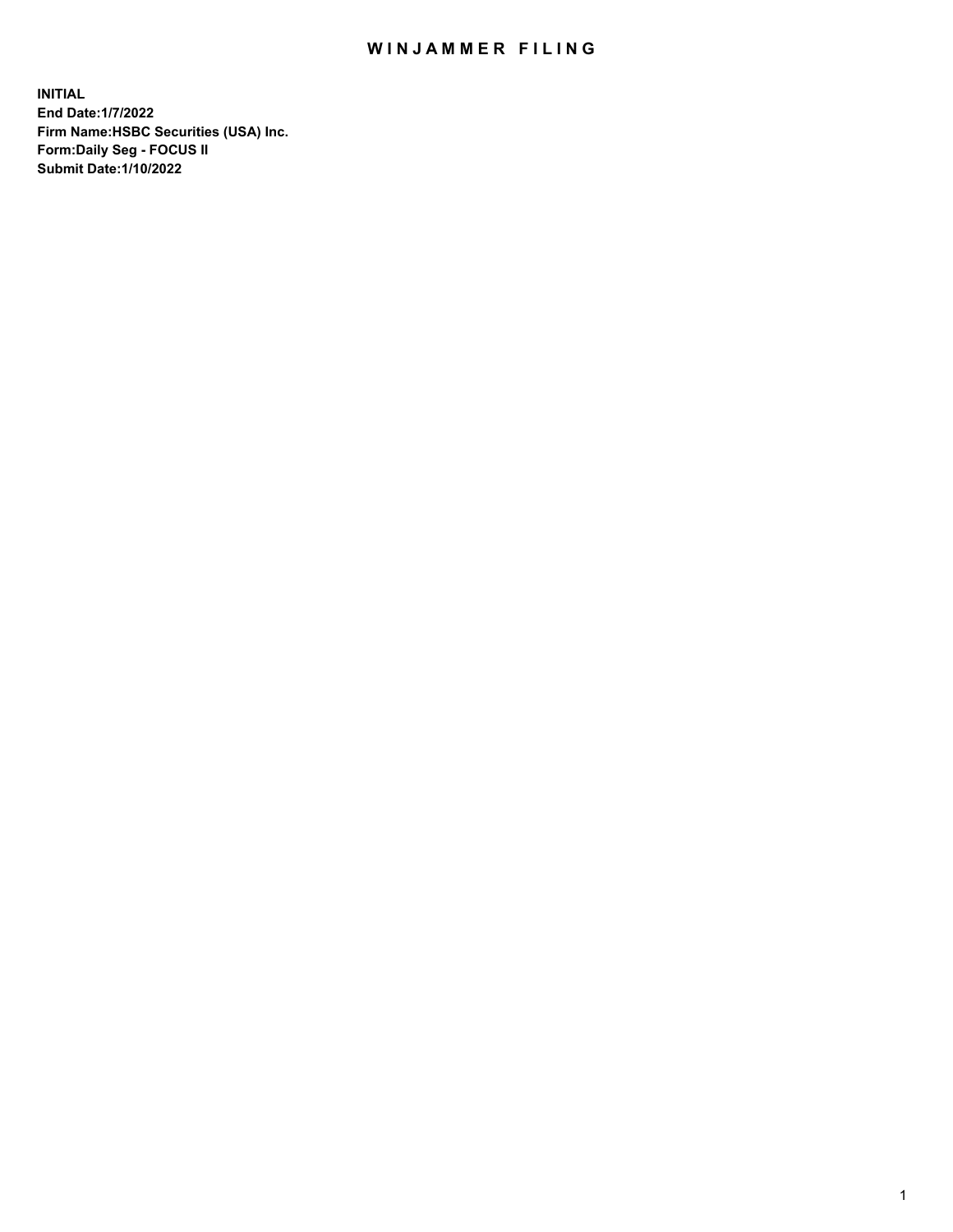**INITIAL End Date:1/7/2022 Firm Name:HSBC Securities (USA) Inc. Form:Daily Seg - FOCUS II Submit Date:1/10/2022 Daily Segregation - Cover Page**

| Name of Company                                                                                                                                                                                                                                                                                                                | <b>HSBC Securities (USA) Inc.</b>                               |
|--------------------------------------------------------------------------------------------------------------------------------------------------------------------------------------------------------------------------------------------------------------------------------------------------------------------------------|-----------------------------------------------------------------|
| <b>Contact Name</b>                                                                                                                                                                                                                                                                                                            | <b>Michael Vacca</b>                                            |
| <b>Contact Phone Number</b>                                                                                                                                                                                                                                                                                                    | 212-525-7951                                                    |
| <b>Contact Email Address</b>                                                                                                                                                                                                                                                                                                   | michael.vacca@us.hsbc.com                                       |
| FCM's Customer Segregated Funds Residual Interest Target (choose one):<br>a. Minimum dollar amount: ; or<br>b. Minimum percentage of customer segregated funds required:%; or<br>c. Dollar amount range between: and; or<br>d. Percentage range of customer segregated funds required between: % and %.                        | 106,000,000<br>$\underline{\mathbf{0}}$<br>0 <sub>0</sub><br>00 |
| FCM's Customer Secured Amount Funds Residual Interest Target (choose one):<br>a. Minimum dollar amount: ; or<br>b. Minimum percentage of customer secured funds required:% ; or<br>c. Dollar amount range between: and; or<br>d. Percentage range of customer secured funds required between:% and%.                           | 15,000,000<br><u>0</u><br>0 <sub>0</sub><br>0 <sub>0</sub>      |
| FCM's Cleared Swaps Customer Collateral Residual Interest Target (choose one):<br>a. Minimum dollar amount: ; or<br>b. Minimum percentage of cleared swaps customer collateral required:% ; or<br>c. Dollar amount range between: and; or<br>d. Percentage range of cleared swaps customer collateral required between:% and%. | 61,000,000<br><u>0</u><br>00<br>00                              |

Attach supporting documents CH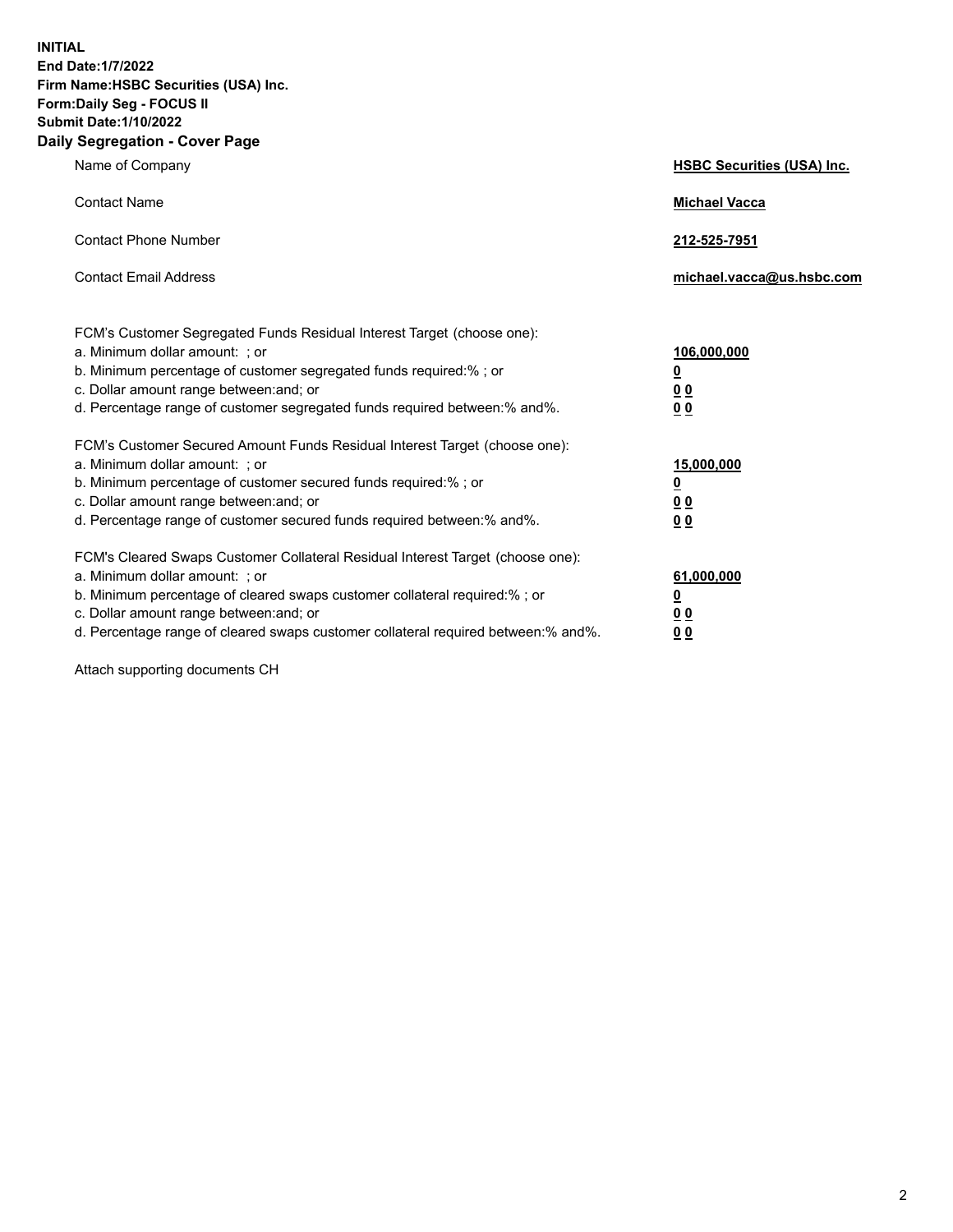**INITIAL End Date:1/7/2022 Firm Name:HSBC Securities (USA) Inc. Form:Daily Seg - FOCUS II Submit Date:1/10/2022 Daily Segregation - Secured Amounts**

## Foreign Futures and Foreign Options Secured Amounts Amount required to be set aside pursuant to law, rule or regulation of a foreign government or a rule of a self-regulatory organization authorized thereunder **0** [7305] 1. Net ledger balance - Foreign Futures and Foreign Option Trading - All Customers A. Cash **120,169,553** [7315] B. Securities (at market) **22,997,403** [7317] 2. Net unrealized profit (loss) in open futures contracts traded on a foreign board of trade **-838,874** [7325] 3. Exchange traded options a. Market value of open option contracts purchased on a foreign board of trade **0** [7335] b. Market value of open contracts granted (sold) on a foreign board of trade **0** [7337] 4. Net equity (deficit) (add lines 1. 2. and 3.) **142,328,082** [7345] 5. Account liquidating to a deficit and account with a debit balances - gross amount **176** [7351] Less: amount offset by customer owned securities **0** [7352] **176** [7354] 6. Amount required to be set aside as the secured amount - Net Liquidating Equity Method (add lines 4 and 5) **142,328,258** [7355] 7. Greater of amount required to be set aside pursuant to foreign jurisdiction (above) or line 6. **142,328,258** [7360] FUNDS DEPOSITED IN SEPARATE REGULATION 30.7 ACCOUNTS 1. Cash in banks A. Banks located in the United States **13,463,832** [7500] B. Other banks qualified under Regulation 30.7 **0** [7520] **13,463,832** [7530] 2. Securities A. In safekeeping with banks located in the United States **22,997,403** [7540] B. In safekeeping with other banks qualified under Regulation 30.7 **0** [7560] **22,997,403** [7570] 3. Equities with registered futures commission merchants A. Cash **0** [7580] B. Securities **0** [7590] C. Unrealized gain (loss) on open futures contracts **0** [7600] D. Value of long option contracts **0** [7610] E. Value of short option contracts **0** [7615] **0** [7620] 4. Amounts held by clearing organizations of foreign boards of trade A. Cash **0** [7640] B. Securities **0** [7650] C. Amount due to (from) clearing organization - daily variation **0** [7660] D. Value of long option contracts **0** [7670] E. Value of short option contracts **0** [7675] **0** [7680] 5. Amounts held by members of foreign boards of trade A. Cash **132,569,593** [7700] B. Securities **0** [7710] C. Unrealized gain (loss) on open futures contracts **-838,874** [7720] D. Value of long option contracts **0** [7730] E. Value of short option contracts **0** [7735] **131,730,719** [7740] 6. Amounts with other depositories designated by a foreign board of trade **0** [7760] 7. Segregated funds on hand **0** [7765] 8. Total funds in separate section 30.7 accounts **168,191,954** [7770] 9. Excess (deficiency) Set Aside for Secured Amount (subtract line 7 Secured Statement Page 1 from Line 8) **25,863,696** [7380] 10. Management Target Amount for Excess funds in separate section 30.7 accounts **15,000,000** [7780] 11. Excess (deficiency) funds in separate 30.7 accounts over (under) Management Target **10,863,696** [7785]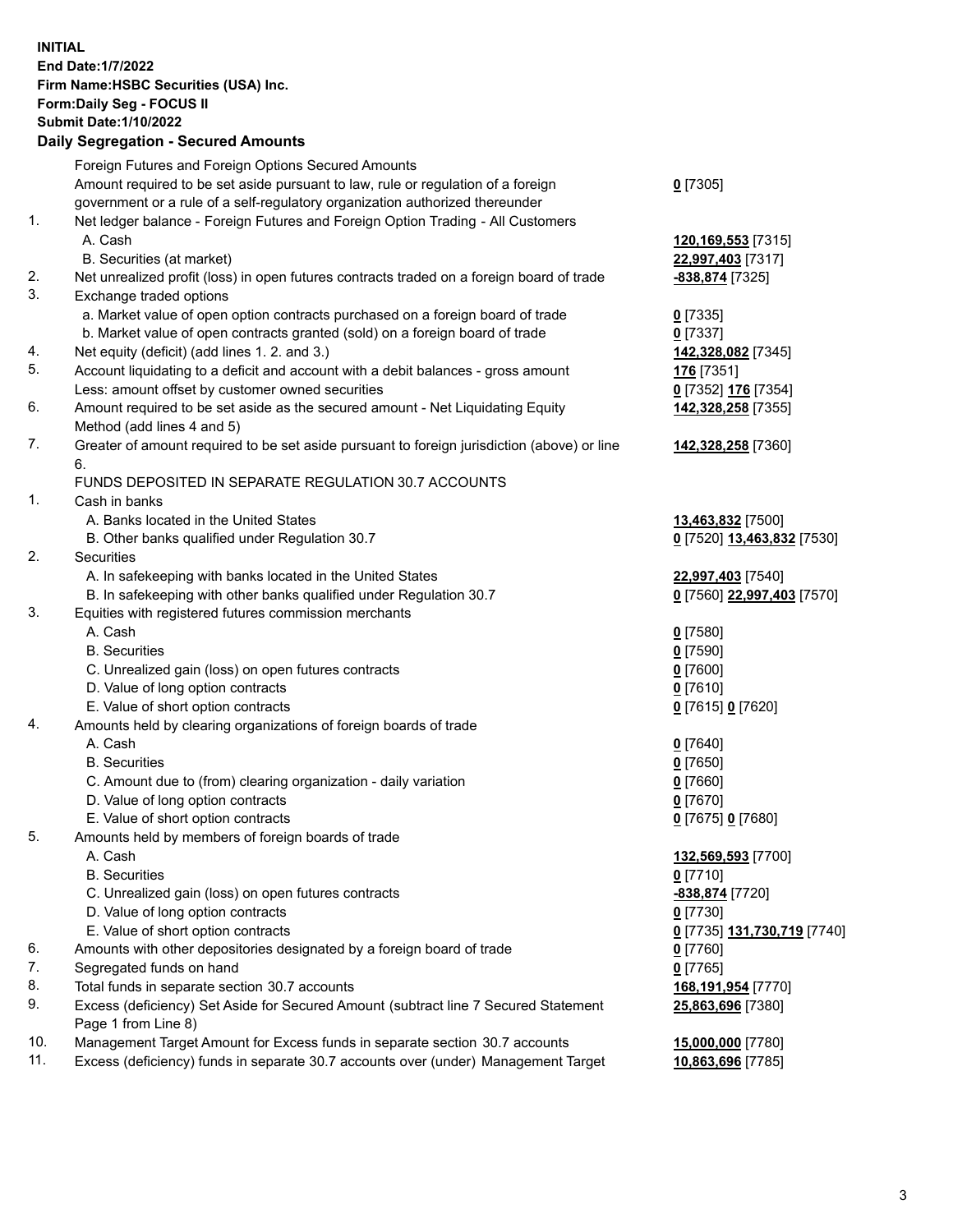|     | <b>INITIAL</b><br>End Date: 1/7/2022<br>Firm Name: HSBC Securities (USA) Inc.<br>Form: Daily Seg - FOCUS II<br><b>Submit Date: 1/10/2022</b><br>Daily Segregation - Segregation Statement |                                                    |
|-----|-------------------------------------------------------------------------------------------------------------------------------------------------------------------------------------------|----------------------------------------------------|
|     |                                                                                                                                                                                           |                                                    |
| 1.  | SEGREGATION REQUIREMENTS(Section 4d(2) of the CEAct)                                                                                                                                      |                                                    |
|     | Net ledger balance<br>A. Cash                                                                                                                                                             |                                                    |
|     |                                                                                                                                                                                           | 1,917,989,581 [7010]                               |
| 2.  | B. Securities (at market)                                                                                                                                                                 | 1,136,319,580 [7020]                               |
| 3.  | Net unrealized profit (loss) in open futures contracts traded on a contract market                                                                                                        | -184,107,829 [7030]                                |
|     | Exchange traded options                                                                                                                                                                   |                                                    |
|     | A. Add market value of open option contracts purchased on a contract market                                                                                                               | 755,327,645 [7032]                                 |
| 4.  | B. Deduct market value of open option contracts granted (sold) on a contract market                                                                                                       | <u>-173,199,803</u> [7033]<br>3,452,329,174 [7040] |
| 5.  | Net equity (deficit) (add lines 1, 2 and 3)<br>Accounts liquidating to a deficit and accounts with                                                                                        |                                                    |
|     | debit balances - gross amount                                                                                                                                                             | <b>9,998,902</b> [7045]                            |
|     | Less: amount offset by customer securities                                                                                                                                                | <u>-9,998,902</u> [7047] <u>0</u> [7050]           |
| 6.  | Amount required to be segregated (add lines 4 and 5)                                                                                                                                      | 3,452,329,174 [7060]                               |
|     | <b>FUNDS IN SEGREGATED ACCOUNTS</b>                                                                                                                                                       |                                                    |
| 7.  | Deposited in segregated funds bank accounts                                                                                                                                               |                                                    |
|     | A. Cash                                                                                                                                                                                   | 10,286,797 [7070]                                  |
|     | B. Securities representing investments of customers' funds (at market)                                                                                                                    | $0$ [7080]                                         |
|     | C. Securities held for particular customers or option customers in lieu of cash (at                                                                                                       | 59,954,120 [7090]                                  |
|     | market)                                                                                                                                                                                   |                                                    |
| 8.  | Margins on deposit with derivatives clearing organizations of contract markets                                                                                                            |                                                    |
|     | A. Cash                                                                                                                                                                                   | 1,925,034,082 [7100]                               |
|     | B. Securities representing investments of customers' funds (at market)                                                                                                                    | 0 <sup>[7110]</sup>                                |
|     | C. Securities held for particular customers or option customers in lieu of cash (at                                                                                                       | 1,050,997,910 [7120]                               |
|     | market)                                                                                                                                                                                   |                                                    |
| 9.  | Net settlement from (to) derivatives clearing organizations of contract markets                                                                                                           | <u>-83,410,123</u> [7130]                          |
| 10. | Exchange traded options                                                                                                                                                                   |                                                    |
|     | A. Value of open long option contracts                                                                                                                                                    | <u>755,327,645</u> [7132]                          |
|     | B. Value of open short option contracts                                                                                                                                                   | -173,199,803 [7133]                                |
| 11. | Net equities with other FCMs                                                                                                                                                              |                                                    |
|     | A. Net liquidating equity                                                                                                                                                                 | 44,308 [7140]                                      |
|     | B. Securities representing investments of customers' funds (at market)                                                                                                                    | $0$ [7160]                                         |
|     | C. Securities held for particular customers or option customers in lieu of cash (at                                                                                                       | 23,640,625 [7170]                                  |
|     | market)                                                                                                                                                                                   |                                                    |
| 12. | Segregated funds on hand                                                                                                                                                                  | 1,726,925 [7150]                                   |
| 13. | Total amount in segregation (add lines 7 through 12)                                                                                                                                      | 3,570,402,486 [7180]                               |
| 14. | Excess (deficiency) funds in segregation (subtract line 6 from line 13)                                                                                                                   | 118,073,312 [7190]                                 |
| 15. | Management Target Amount for Excess funds in segregation                                                                                                                                  | 106,000,000 [7194]                                 |

16. Excess (deficiency) funds in segregation over (under) Management Target Amount Excess

**12,073,312** [7198]